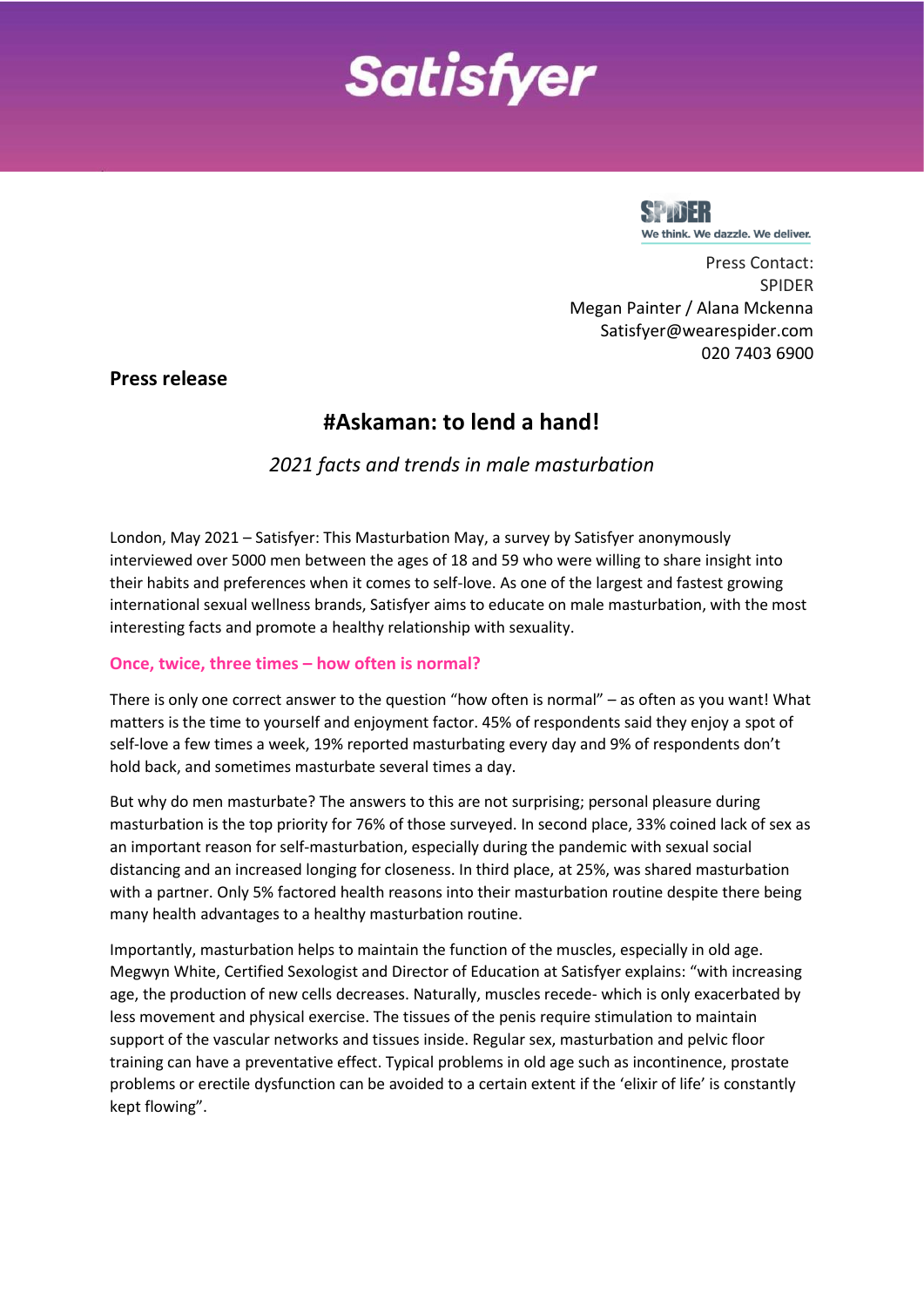

#### **Where are the masturbation hotspots?**

As expected, the front runner and number one favourite place to masturbate is and will always be, the bed. With 66% recognizing that comfort and pleasure go hand in hand. The shower and toilet though less convenient, are still popular, with around 12% and 10%, respectively, choosing to masturbate here - these two places in the bathroom are in a head-to-head race. Other favored hotspots included the sofa (5%) and interestingly, the home office was the preferred backdrop for 4% of those surveyed.

### **Porn or Fantasy?**

Both! 64% of respondents say that they used a combination of their own imagination and porn to really get going. With a wide variety of porn genres catering to a wide variety of fetishes, everyone is catered for and 18% admitted they were video lovers who watched porn to climax. On the other hand, 17% prefer to let a hot movie play in their head and exercise their own imagination. Wondering about your other half? It may come as a surprise that unfortunately only 1% of the respondents said they think of their own partner when they masturbate. Thanks guys.

### **Sex toys or hand?**

When choosing the right aid, it depends on the toy. Whether a vibrating penis ring or a masturbator that simulates oral sex, these toys have one thing in common: they can catapult the orgasm into unimagined spheres, taking self-love next level. 55% of men experience this and use an aid for masturbation. Which product to choose? There were multiple favourites – vibrating toys used directly on the penis came out on top with 29%. To enhance me-time, 25% use a simple lubricant and in third place, 23% used masturbators without vibration, followed by anal stimulation, which were favoured by 20% of respondents.

You can find more exciting details about the #Askaman survey at: <https://www.satisfyer.com/uk/askaman/>

For the most important figures at a glance: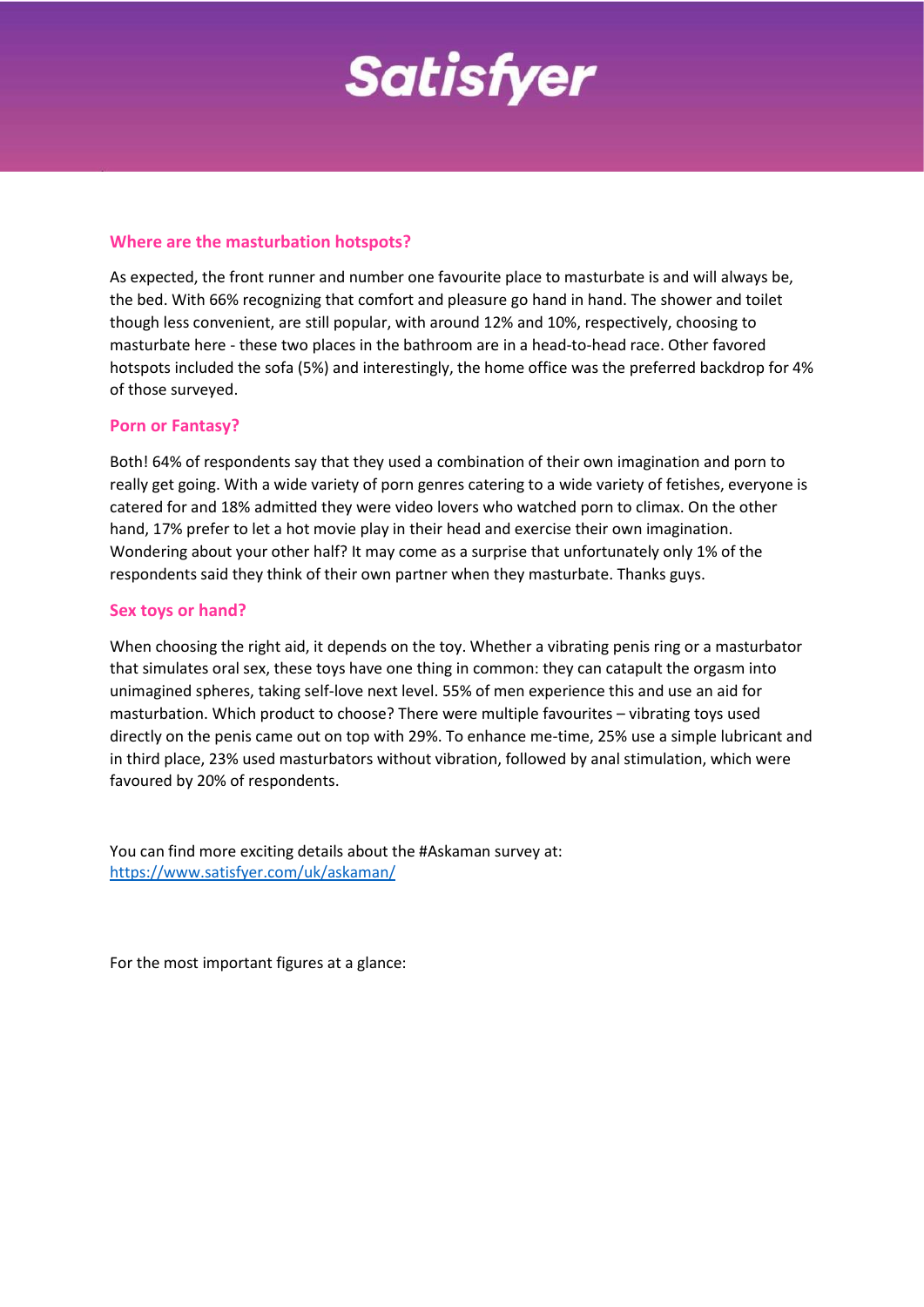

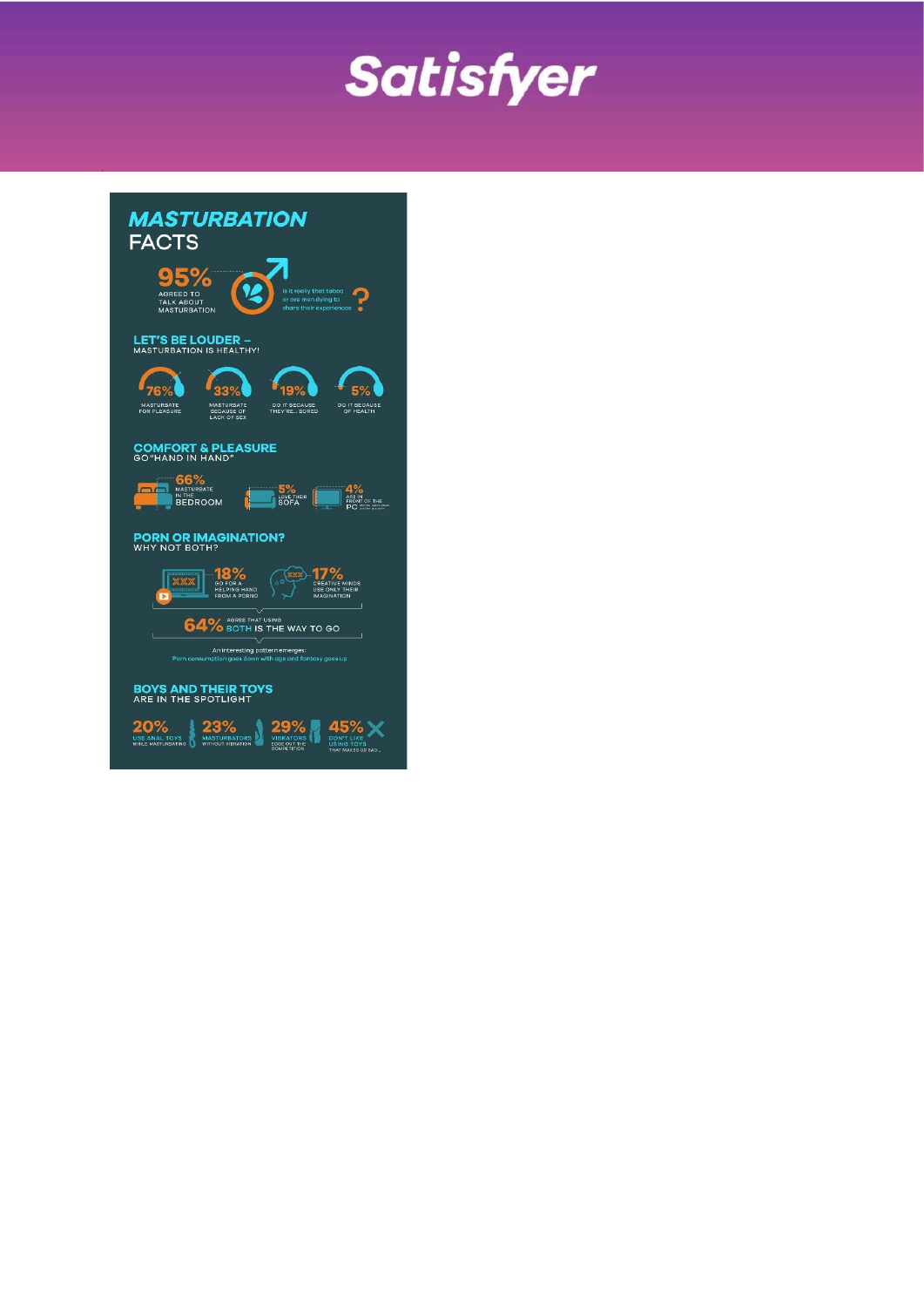

**Megwyn White** is a Certified Clinical Sexologist based in NYC. She is currently the Director of Education at Satisfyer, the leading Sexual Wellness pleasure product brand with a focus on the democratization of accessible pleasure. She received formal training and accreditation through the Dr. Rachael Institute in the US in 2020 and was previously focused on holistic body related fields such as yoga, Pilates, alignment-based bodywork, and somatic healing, since 2002. Her writing has been published in Sexual Health Magazine, Sensheant, and other trade publications, writing on topics such as Digital Intimacy, unlocking orgasm through liberating embodiment and expression, and additional sexual health related topics.

As a presenter and speaker, she has been featured at events such as the Sex and Medicine Summit, the Sex Expo, Assemblage, and at the Yale School of Consciousness. Further studies include Integral Anatomy with Gil Hedley, and ongoing coursework in Clinical Sexology at the International Institute of Clinical Sexology. Her work has focused on empowering all people to explore the potential within their bodies' and furthering the conversation around why self-pleasure is one of the most promising gateways to living a happier and healthier life.

- Ends -

#### Notes to editors:

#### **About Satisfyer**

Blending tech innovation and sexual health, Satisfyer is a sexual wellness brand dedicated to creating pleasurable, multi-sensory experiences for consumers. Established in 2016, Satisfyer set the tone within the industry, proclaiming that sexual health is for everyone, regardless of their sexual preference, socioeconomic background, age, gender or skill level. Available in more than 100 countries, with over 200 products and over 190 design awards, Satisfyer offers the most comprehensive and robust assortment of high-quality devices, all at accessible prices. Satisfyer leads the category in many countries, due to its marquee product, the Pro 2, which is the most sold sexual wellness device in the world. For more information, please visit [www.satisfyer.com](http://www.satisfyer.com/)

To enhance sexual wellness, Satisfyer recommends:

**Satisfyer Men Wand. RRP £44.95.**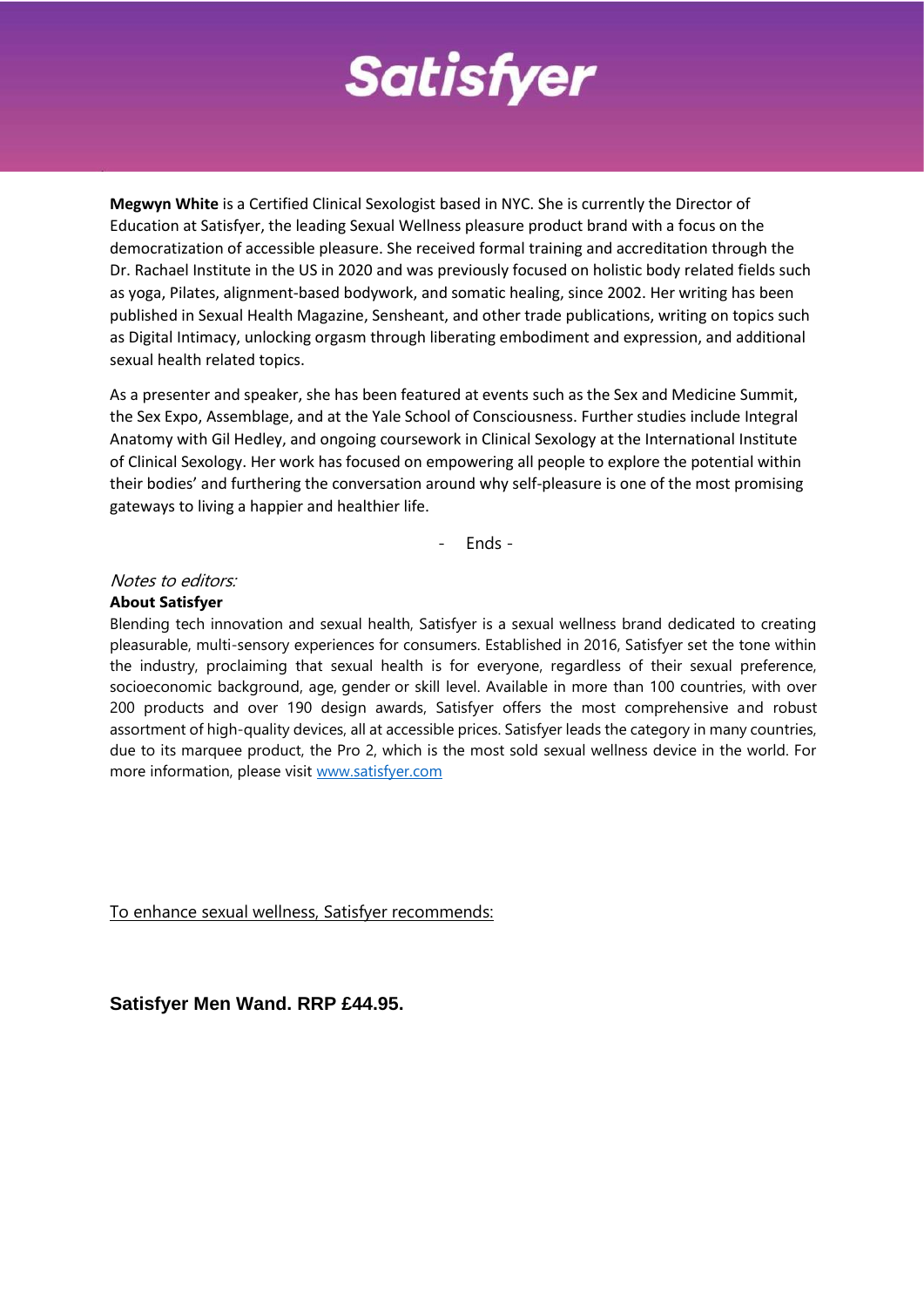# **Satisfyer**



Flexible wings made of skin-friendly, velvety silicone expertly encompass your glans, while powerful grooves make your manhood tremble down to the shaft and testicles. You can choose between 10 different rhythms and 5 intensities depending on your mood. That makes 50 breathtaking vibration combinations that will give you solo climaxes you could never have imagined.

The Satisfyer Men Wand is of course waterproof so you can use it in the bathtub as well as the shower. The ergonomic shape and pleasant material allows it to fit perfectly in your hand. Once the last waves of your orgasm have died away, you can easily clean it with some soap and water or one of our cleaners for sexual wellness devices.

## **Satisfyer Men Heat Vibration. RRP £44.95.**



This vibrating masturbator for the modern man is equipped with an innovative heat feature and makes your time alone a breathtakingly realistic experience. Enjoy the cosy warmth of this soft love tunnel and be driven to explosive climaxes at up to 40 degrees. The interaction of the exciting heating feature and the arousing, powerful vibrations provides exciting stimulation for your glans.

The Men Heat Vibration combines a masculine design with simple, intuitive operation - using the on/off and +/- buttons you can control it comfortably with one hand, even when things get a little wild. Thanks to its wide opening, you can use the masturbator even when your penis is not erect and warm yourself up from 0 to 100 in no time at all.

Lose yourself in your fantasies and be carried to the peak of pleasure with 11 different vibration levels.